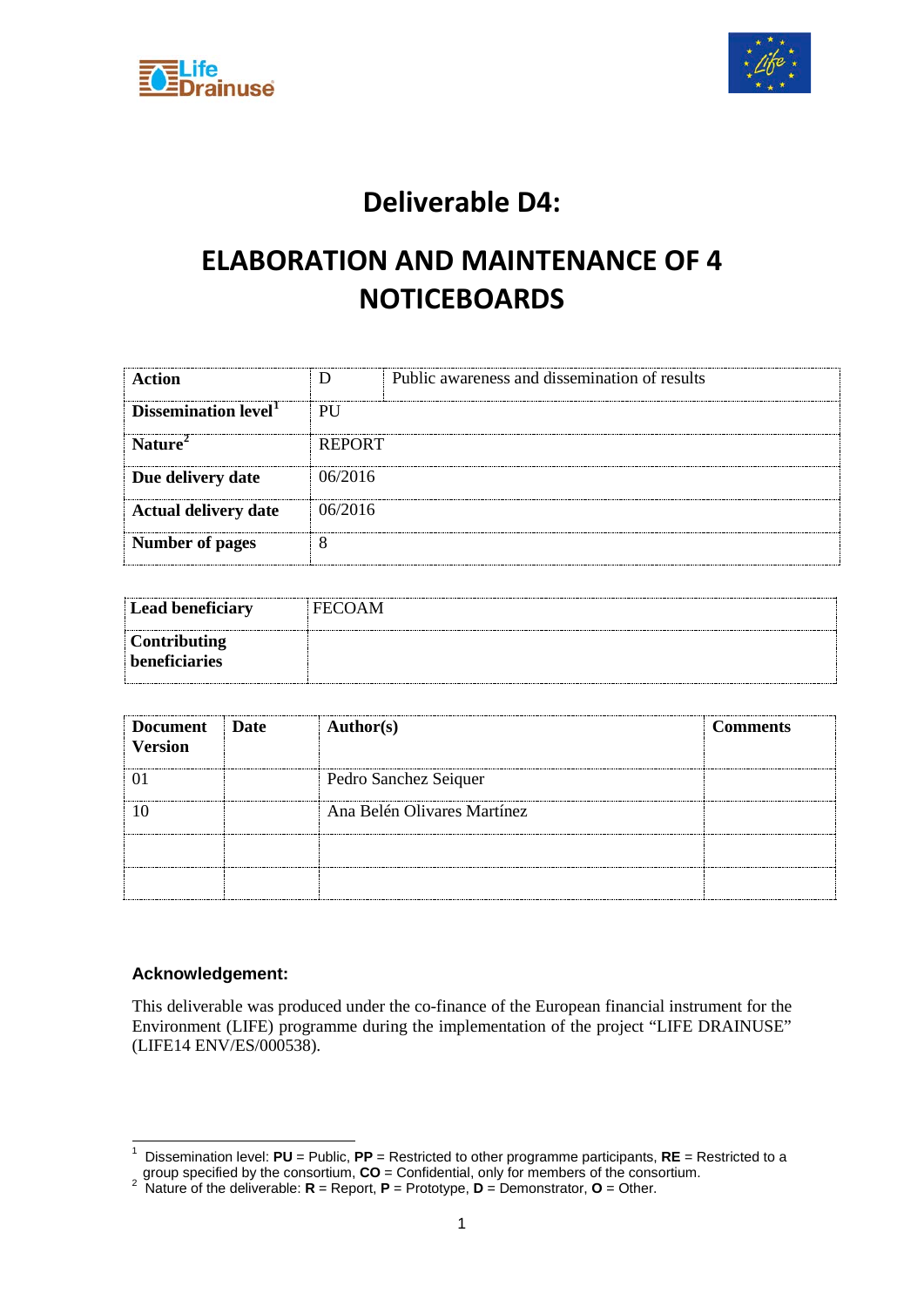



#### **Deliverable abstract**

This document describes the development of the Notice Board design.

Notice boards will be designed and displayed during the project in strategic visible places on the beneficiaries premises. They will include a description, in a visual way of the environmental problem targeted, an explanation of the work carried out, its objectives and the technology proposed as solution and the foreseen outcomes of the project. It will be also set up who the beneficiaries are.

Useful links to let people know about more information of the project will be also available. A total of 4 notice boards will be set up.

#### **List of acronyms and abbreviations:**

Life Drainuse: Re-utilization of drainage solution from soilless culture in protected agriculture. From open to close system.

---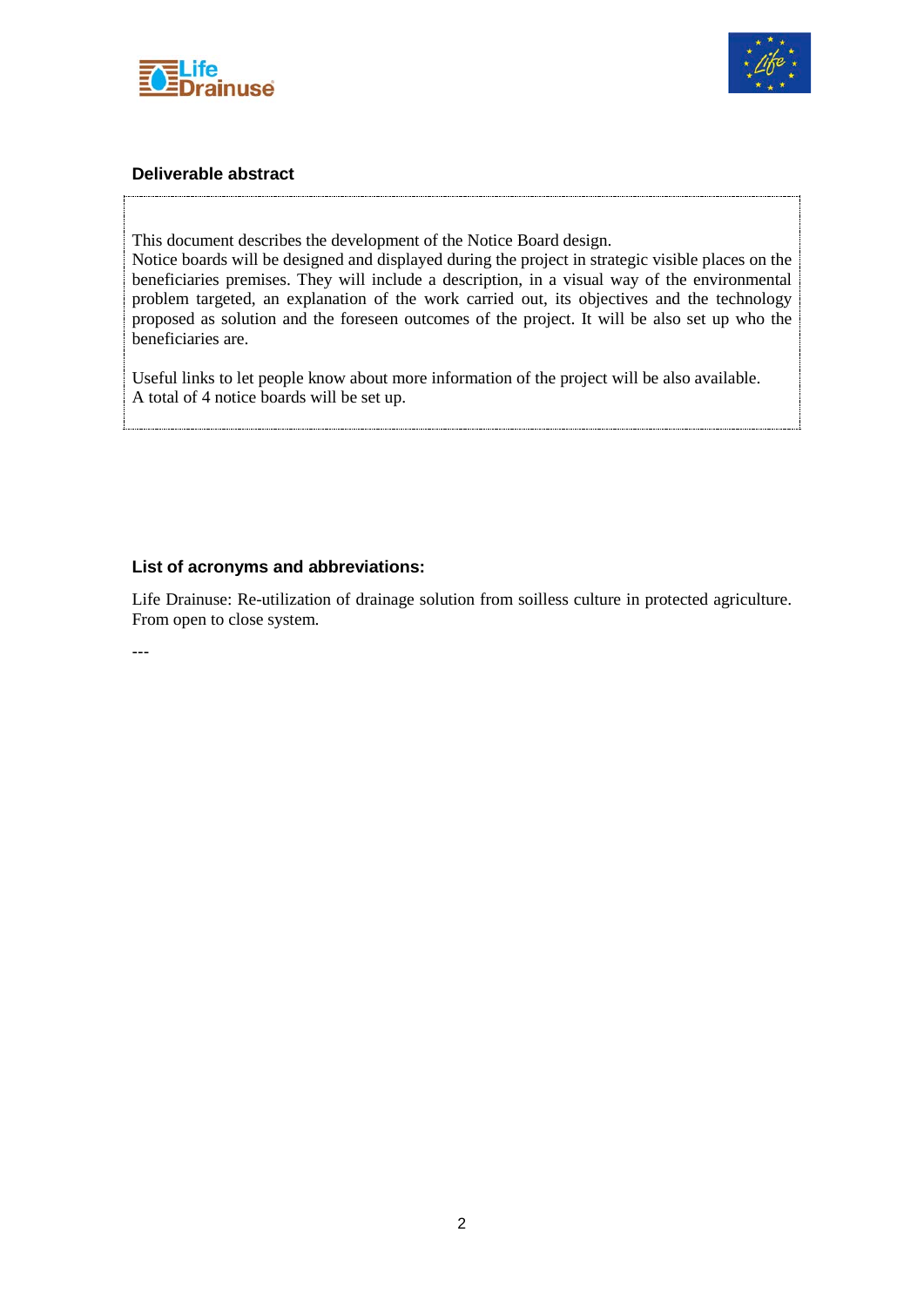



## **List of Contents**

# **List of Figures**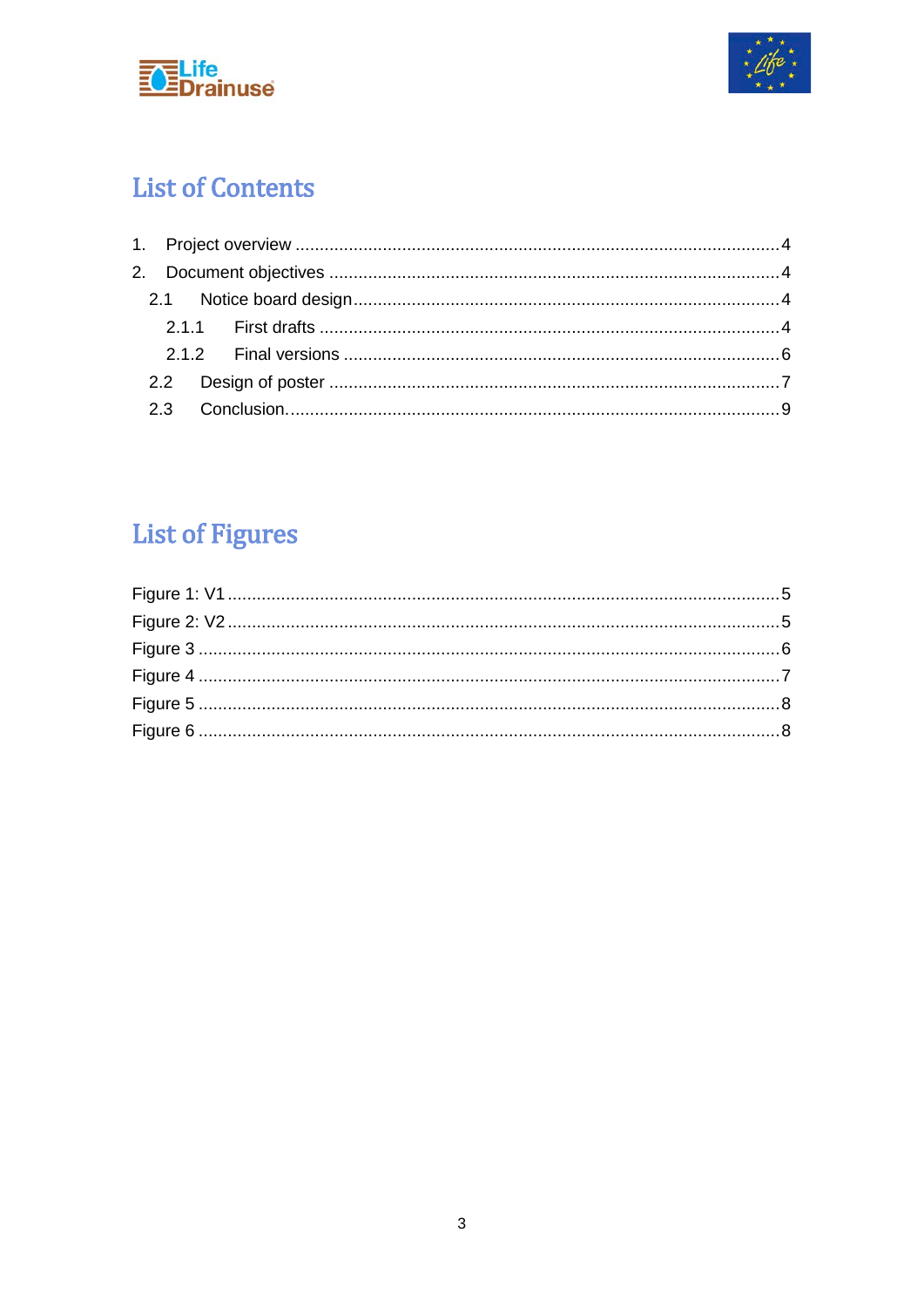



### <span id="page-3-0"></span>**1. Project overview**

The aim of this action is generate and maintain these notice boards describing the project is an important action to spread a wide dissemination of the notice boards and guarantee a spread dissemination of the knowledge to local visitors of the area and of the facilities of the beneficiaries.

Those panels will be created following advices of the LIFE programme and general conditions. The LIFE logo will appear on them. Taking into account most LIFE notice boards formats, it will be used a rectangular board attached to a frame which raises it to an easily readable level. Regarding the size, the notice boards will be visible from certain distance.

Concerning target audience, notice boards are primarily aimed at passers-by, so the information will serve people who have different levels of knowledge about the site. Even people who know the area well may not know that a LIFE project is active there, what actions are being carried out and what results are sought.

The panel should seek to increase all visitors' understanding of what is happening in these particular areas, as well as disseminate the project among visitors of beneficiaries' facilities.

### <span id="page-3-1"></span>**2. Document objectives**

### <span id="page-3-2"></span>**2.1 Notice board design**

As discussed previously, the panels will be created following advices of the LIFE programme. Some important considerations in designing onsite panels include:

- 1. Decide on the main objectives of the panel;
- 2. Put across a clear message;
- 3. Make the panel interesting;
- 4. Use plenty of visual information;
- 5. Provide information that is likely to be of interest to visitors;
- 6. Test the panel on friends

Four panels will be established in strategic places, in order to facilitate the access to the information.

Spread dissemination of the LIFE DRAINUSE knowledge to local visitors of the area and of the facilities of the beneficiaries. Taking into account that all partners have their own contacts and networks, it is expected that those related contacts of the sector will be informed about the project thanks to erased notice boards. It is expected at least horticultural producers and Greenhouse and irrigations companies as well as Agriculture associations at local and national level.

#### <span id="page-3-3"></span>**2.1.1 First drafts**

The first drafts are already under discussion. Some of the proposed designs appear later:

2.1.1.1. The first design (Figure 1: V1) was considered to be very extensive and it will be used in other contexts.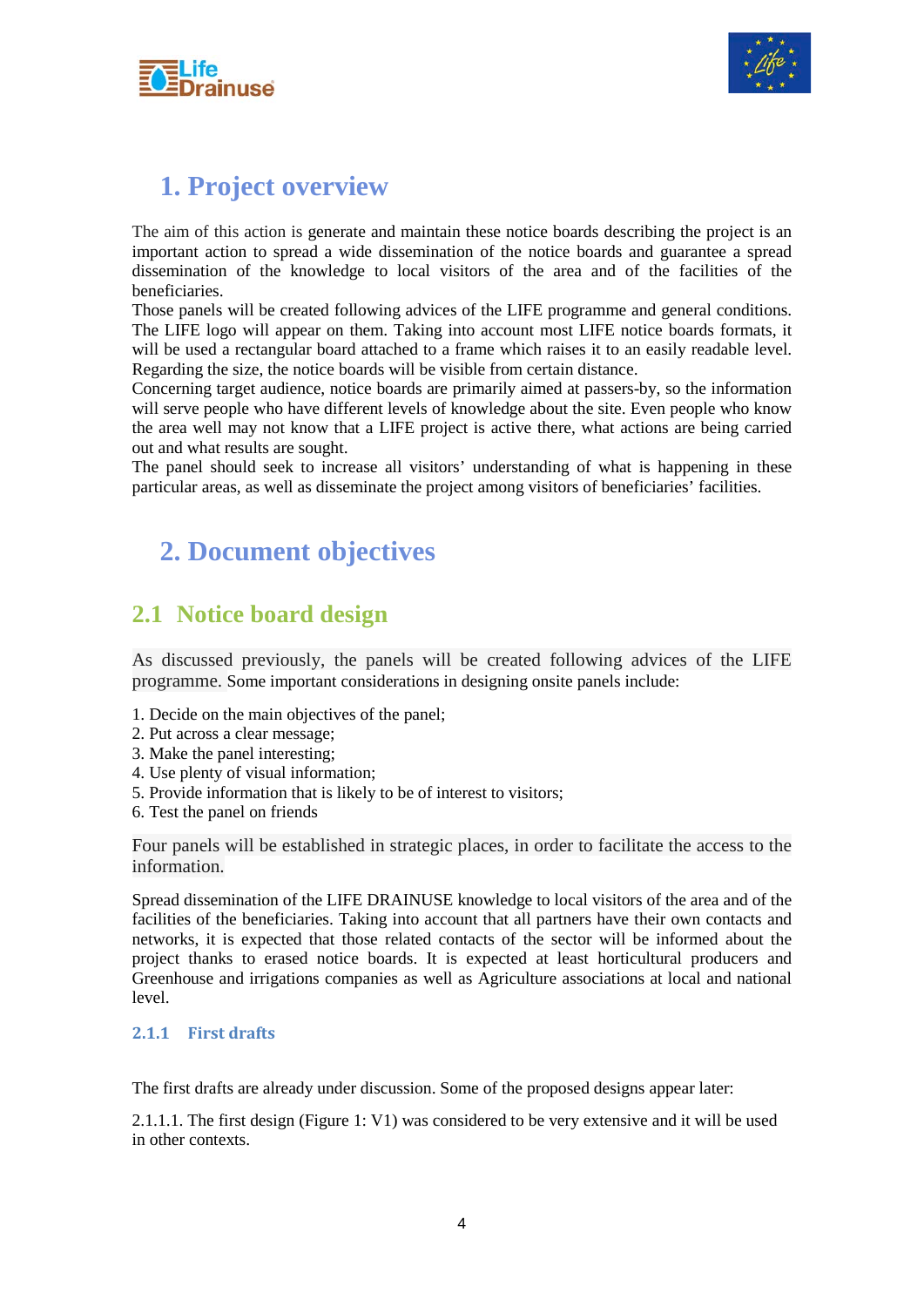





**Figure 1: V1**

<span id="page-4-0"></span>For that it was designed a new version (Figure 2: V2) that has been sent to the design company.



<span id="page-4-1"></span>**Figure 2: V2**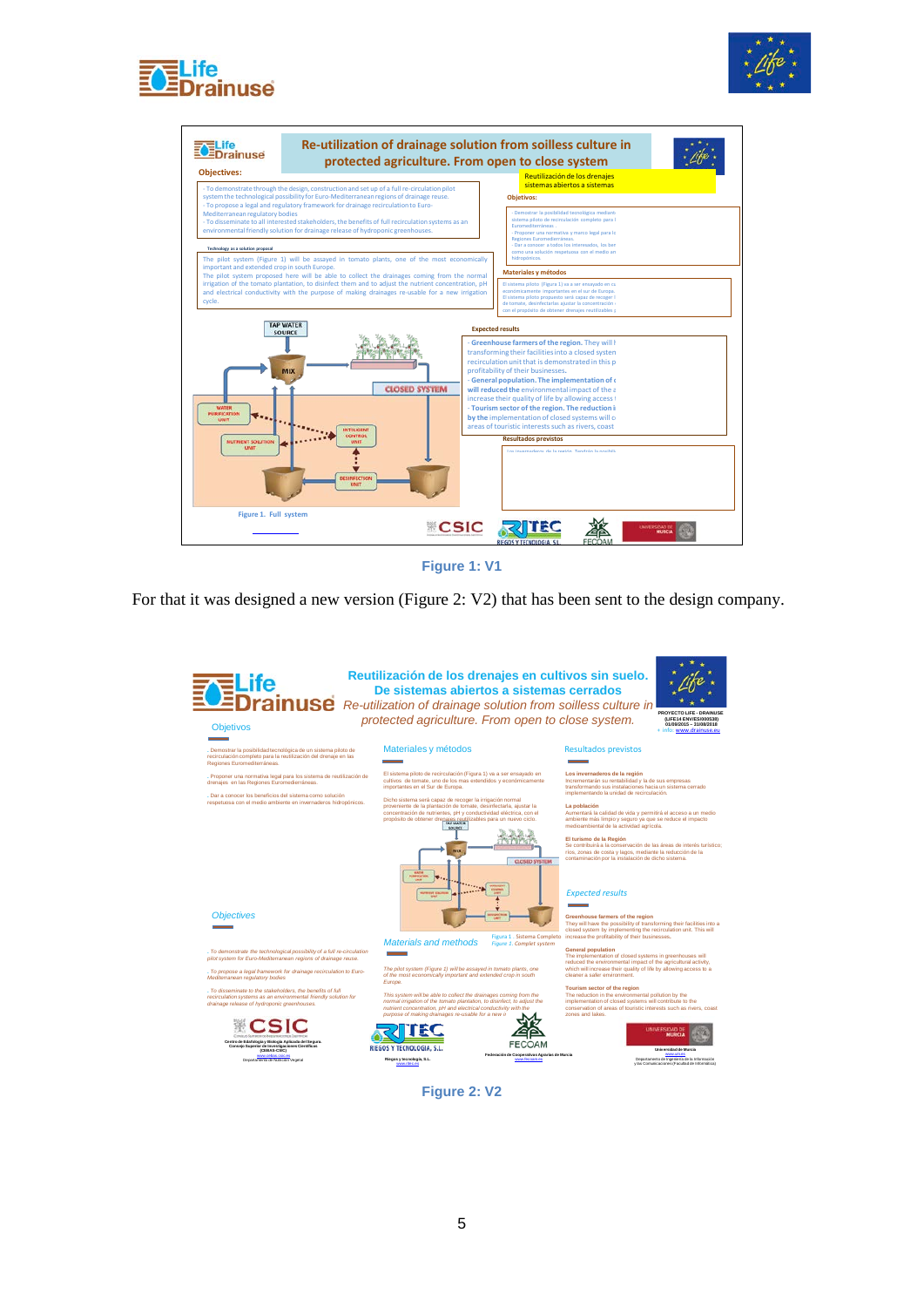



#### <span id="page-5-0"></span>**2.1.2 Final versions**

2.1.2.1. The most consolidate proposal is the following one; it is being studied by the design company. We have included a schematic picture of the system pilot as well as the explanation of the different stages of the work project.



**Figure 3**

<span id="page-5-1"></span>2.1.2.2. Finally the last version of this draft proposed by the Design Company is shown below. It includes a description, in a visual way of the environmental problem targeted, an explanation about the work, its objectives, and the technology proposed as solution as well as the expected results, but the images have been simplified to make them more easily understandable and graphic.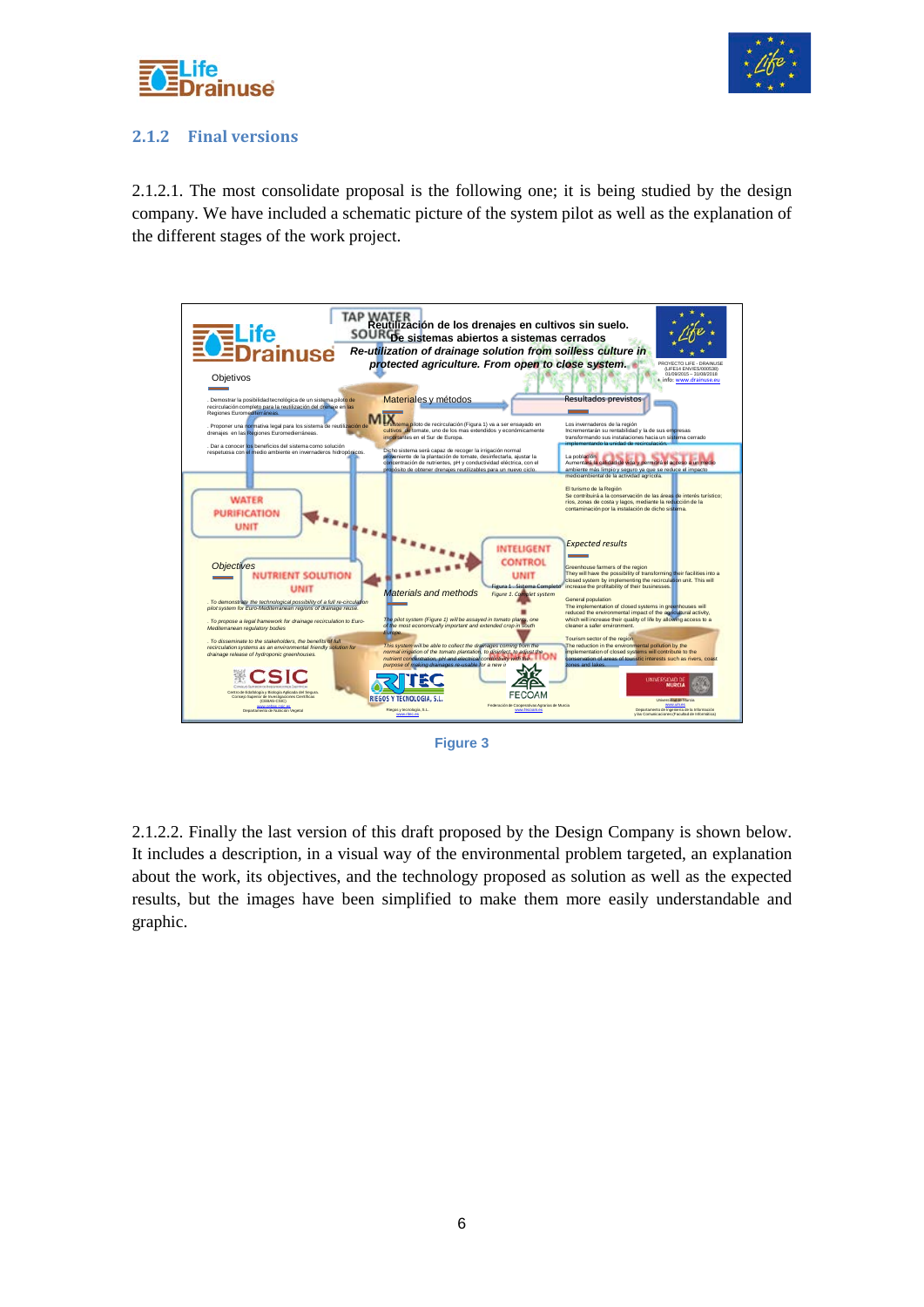





**Figure 4**

### <span id="page-6-1"></span><span id="page-6-0"></span>**2.2 Design of poster**

The following draft was proposed as a warning panel of the places of study, concretely on the greenhouse facilities.

They will be located in the area of study to inform about the project.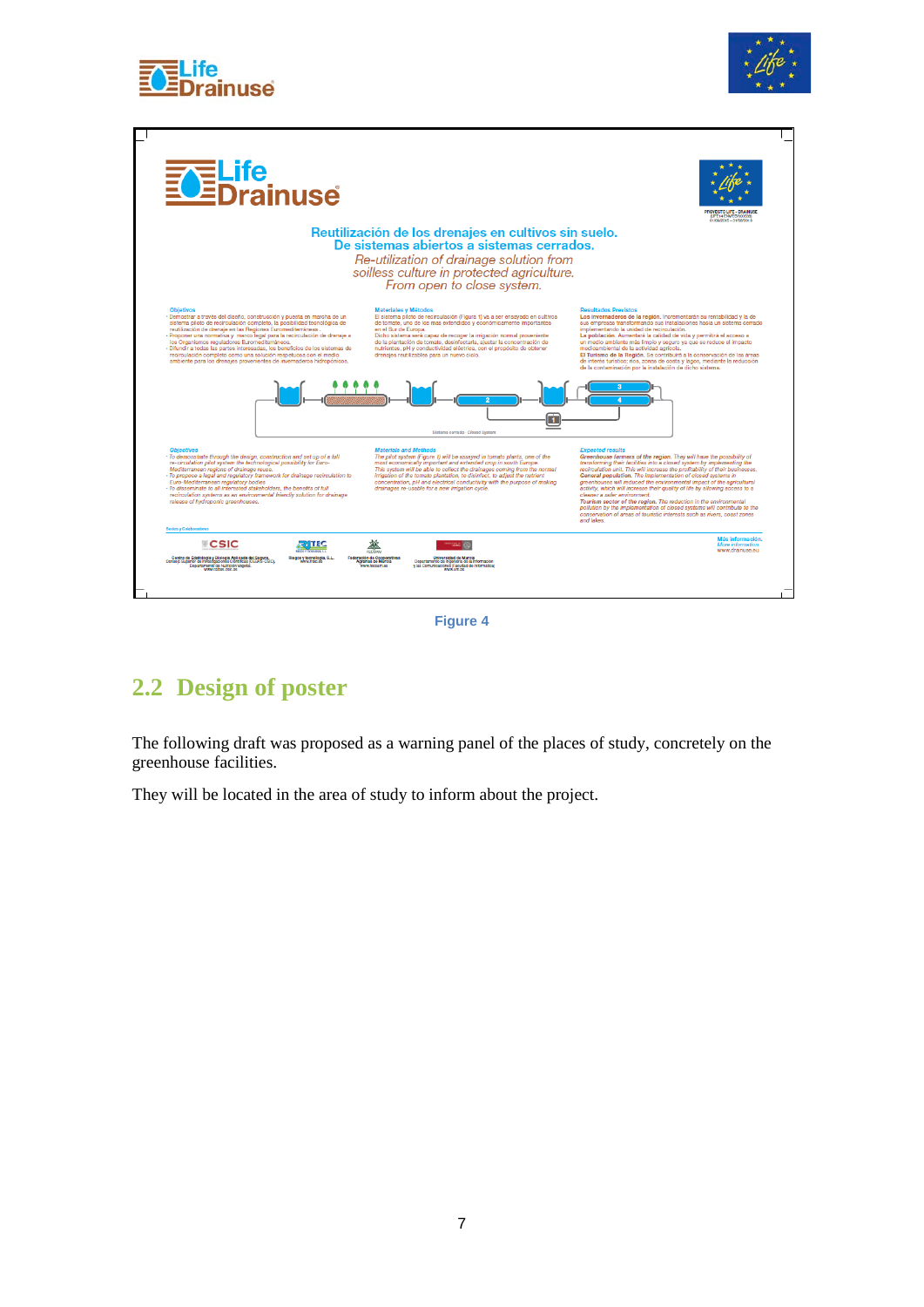





**Figure 5**

<span id="page-7-0"></span>And the next one is the proposal draft from the Design Company. In this way, now we are waiting for the decision of the Consortium about it.



<span id="page-7-1"></span>**Figure 6**